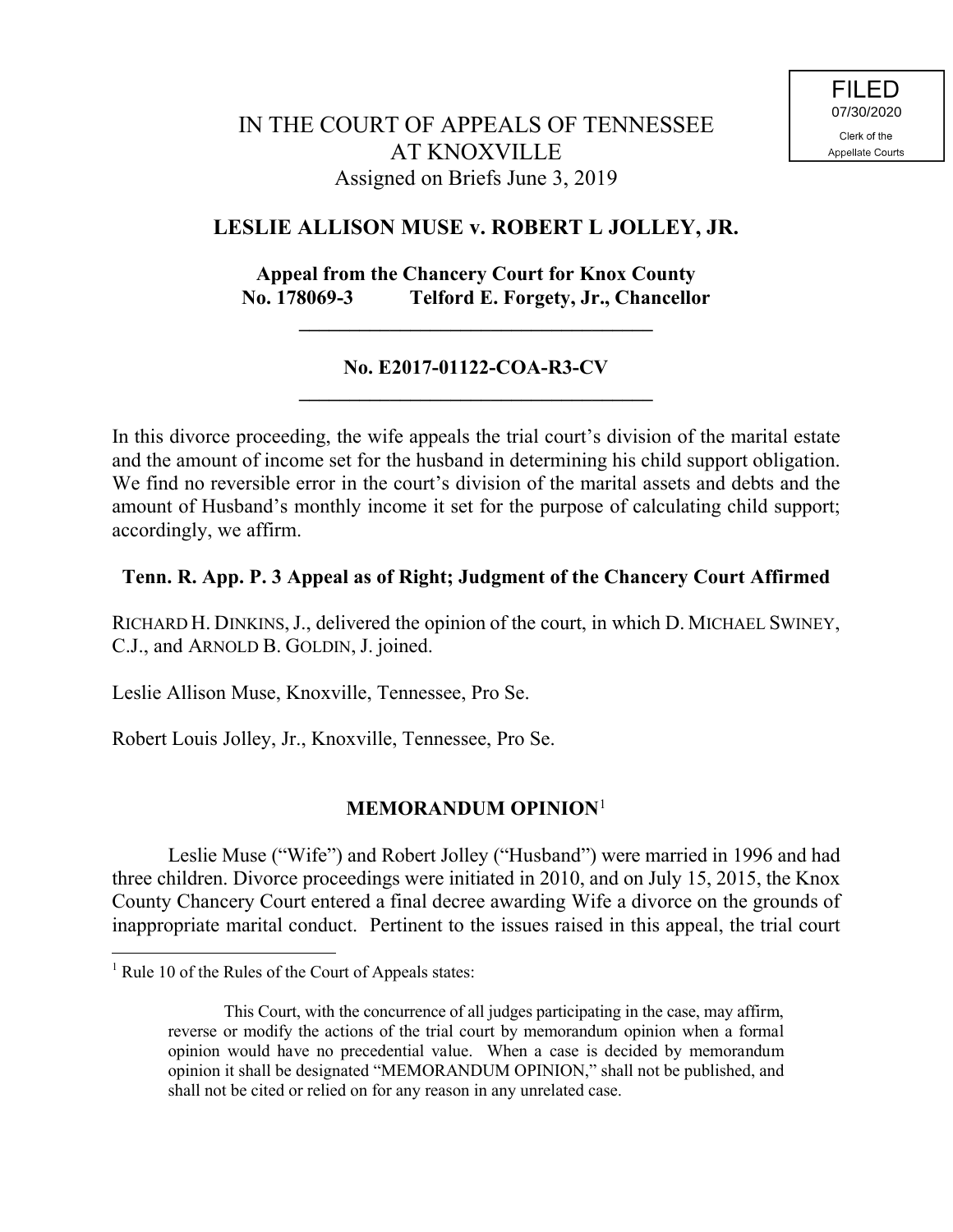classified and divided the marital estate and debts, found that Husband earned \$10,000 per month, and ordered him to pay child support of \$911 per month. Wife's motion to amend the findings of fact and conclusions of law and to alter the judgment was denied, and she appeals, articulating three issues:

- 1. Whether the trial court erred in calculating the division of marital property and debt where it created a balance sheet to assist in the computations but made a mathematical error (ie -  $$410,000 + $76,500 + $111,000 = $674,000$ [sic]) which resulted in a 73%-27% division rather than the intended 50%- 50%?
- 2. Whether the trial court erred in setting or capping [Husband]'s income at \$10,000/ month for child support purposes where [Husband] is a selfemployed attorney and where his documented income averaged over the previous three (3) years significantly exceeded \$10,000/ month?
- 3. Whether the [Wife] is entitled to reimbursement for fees and costs on appeal, including but not limited to the cost of the trial transcript, where the full record and trial transcript were not necessary to resolution of a mathematical error?

# **A. The Division of the Marital Estate**

Neither party takes issue with the court's classification of property or valuation of the marital estate. Wife contends that the division of the marital estate was inequitable due to a math error on the part of the court.

In *Luplow v. Luplow*, this Court observed:

Trial courts have wide latitude in fashioning an equitable division of marital property, *Fisher v. Fisher,* 648 S.W.2d 244, 246 (Tenn. 1983), and this court accords great weight to the trial court's division of marital property. *Wilson v. Moore,* 929 S.W.2d 367, 372 (Tenn. Ct. App. 1996). Thus, we defer to the trial court's division of the marital estate unless it is inconsistent with the factors at Tenn. Code Ann.  $\S$  36-4-121(c) or is not supported by a preponderance of the evidence. *Brown v. Brown,* 913 S.W.2d 163, 168 (Tenn. Ct. App. 1994).

450 S.W.3d 105, 110 (Tenn. Ct. App. 2014). "[C]ourts generally judge the fairness of a property division by its final results." *Thompson v. Thompson,* 797 S.W.2d 599, 604 (Tenn. Ct. App. 1990). "A division of marital property in an equitable manner does not require that the property be divided equally." *Luplow*, 450 S.W.3d at 109–10.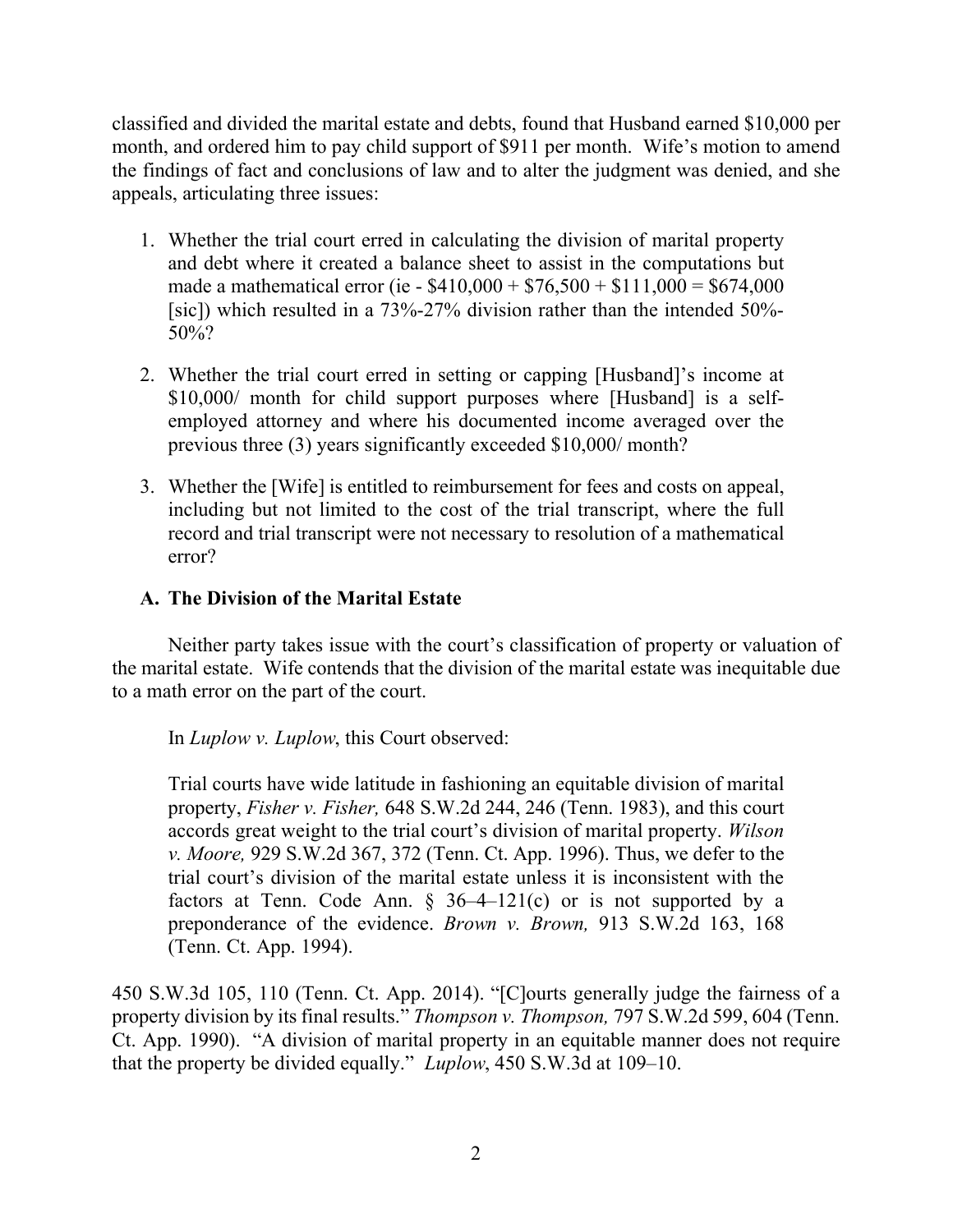In its oral ruling, a transcript of which was incorporated into the final decree, the court stated:

The only asset that they have with any significant value to it -- and I'm not talking about a net financial worth of the parties here -- but they do have a house, which the Court finds the value of is about \$510,000.

They have mortgages on -- a mortgage and a home equity line of credit on the house of approximately \$410,000. . . .

. . .[T]he parties just have vast amounts of other debt. Credit card and line of credit debt, if the Court's math is correct, the credit card and line of credit debt, Exhibit 77 in the record, total of about \$153,000.

\*\*\*

Next, during the course of this litigation the husband has borrowed \$111,000 from his mother to pay his income taxes for the year 2012 and 2013, owes that back to her, no question about it.

\*\*\*

Beyond that the wife withdrew at least \$33,500 from her retirement account, in violation, by the way, of the automatic injunction here.

\*\*\*

The wife's Vanguard account, what there is left of it -- and there's not much -- but what there is left of it, the wife's Vanguard account will be awarded to her.

The final decree included the following provision:

20. That the Husband throughout these proceedings shouldered the substantial load of the parties' marital debt. The Husband made a claim during the course of these proceedings, and at trial, for reimbursement for amounts he paid towards the mortgage on the marital home, HELOC, private school tuition and KUB utilities, which were otherwise the responsibility of the Wife as previously ordered by the court. The Wife made a claim against the Husband for one-half (1/2) of unpaid medical expenses with regard to the minor children. After taking all of this into consideration, the court finds appropriate that the amount due from the Wife to the Husband is \$112,700.00; however, the Court also finds it appropriate to award to the Wife as a "set-off" the sum of \$68,950.00, which set-off the court characterizes as alimony [*in*] *solido*. The Husband is not ordered to pay that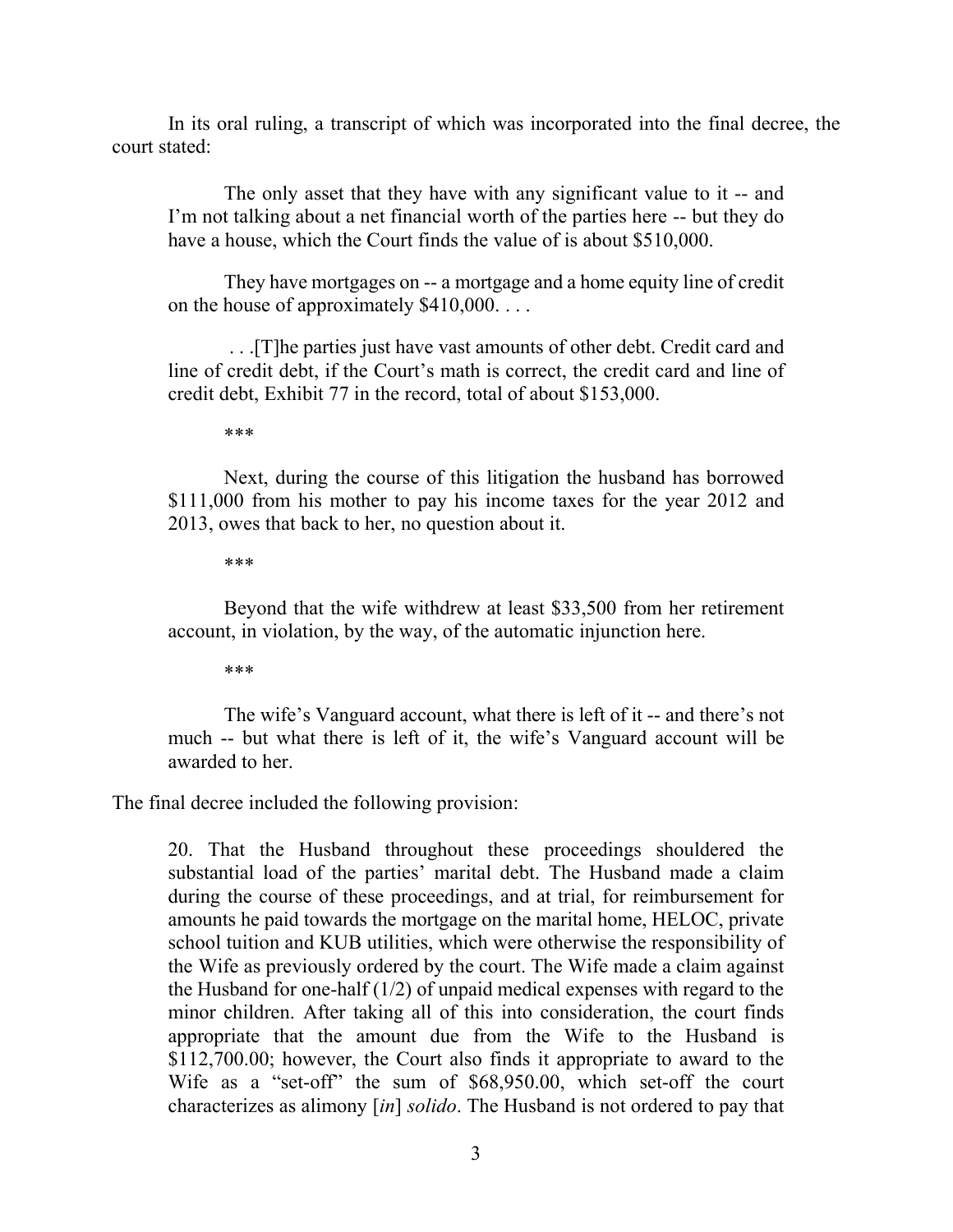amount but it is simply a set off to the amounts that the Wife would otherwise owe the Husband. The Court additionally, awards a judgment against the Wife, Leslie A. Muse and in favor of the Husband, Robert L. Jolley, Jr. for the balance of same in the amount of \$43,750.00. For which execution may issue.

We first address Wife's concern that, when explaining in its oral ruling the resolution of each party's claim for reimbursement of amounts which had been paid on behalf of the other party during the pendency of the divorce, the court referenced its "calculation sheets"; it is in these sheets where Wife asserts that the court made a mathematical error, resulting in an inequitable division. Wife raised a similar concern in her motion to alter or amend.<sup>2</sup> In his response to this argument, Husband argues that "by failing to take advantage of the opportunity to call the court's attention to any calculations about which she had concerns before entrance of the final judgment," Wife has waived this issue. Husband's argument is not well taken, inasmuch as Wife raised this concern in the motion to alter or amend.

At the outset of our discussion of the division of marital property, we note that much of Wife's argument that the court erred in the marital property division is based on the statement made by the court in the course of its oral ruling that "I'm going to try to get you . . . both to the point that you are as equal financially going out of this marriage as I can make you." To the extent Wife contends that the court was bound either by the facts or the law to make a 50/50 division of the marital estate, she is mistaken. The trial court is to divide the marital property in an equitable manner. Tenn. Code Ann. § 36-4-121(a)(1); *Miller v. Miller*, 81 S.W.3d 771, 775 (Tenn. Ct. App. 2001). "A division of marital property in an equitable manner does not require that the property be divided equally." *Luplow*, 450 S.W.3d at 109–10.

 $\overline{a}$ 

 $2$  In that motion, Wife stated:

<sup>[</sup>Wife] also requests this Court to alter his findings due to potential mathematical errors and/or oversights. As previously noted, it remains unclear to [Wife] how the Court derived many of the figures utilized, and the explanation is not present in the transcript of proceedings. It appears to the [Wife] that the computation of the net amount claimed for reimbursement (potentially \$167,000) by [Husband] may have been erroneously calculated. Further, there is an amount listed in the Court's notes - \$111,000, and [Wife] has absolutely no idea what this represents. [Wife] is also uncertain of the purported "balance" sheet calculations, and such calculations failed to consider other assets of [Husband]. Accordingly, [Wife] requests amendment of the findings, or in the alternative, for further clarification for appellate purposes.

In making this argument in the trial court and on appeal, Wife made reference to a sheet of handwritten figures prepared by the court, copy of which was given to each party; while the sheet does reflect a mathematical error in the calculation of Husband's liabilities, it was not made part of the court's order. In any event, the error is not pertinent to our resolution of this appeal.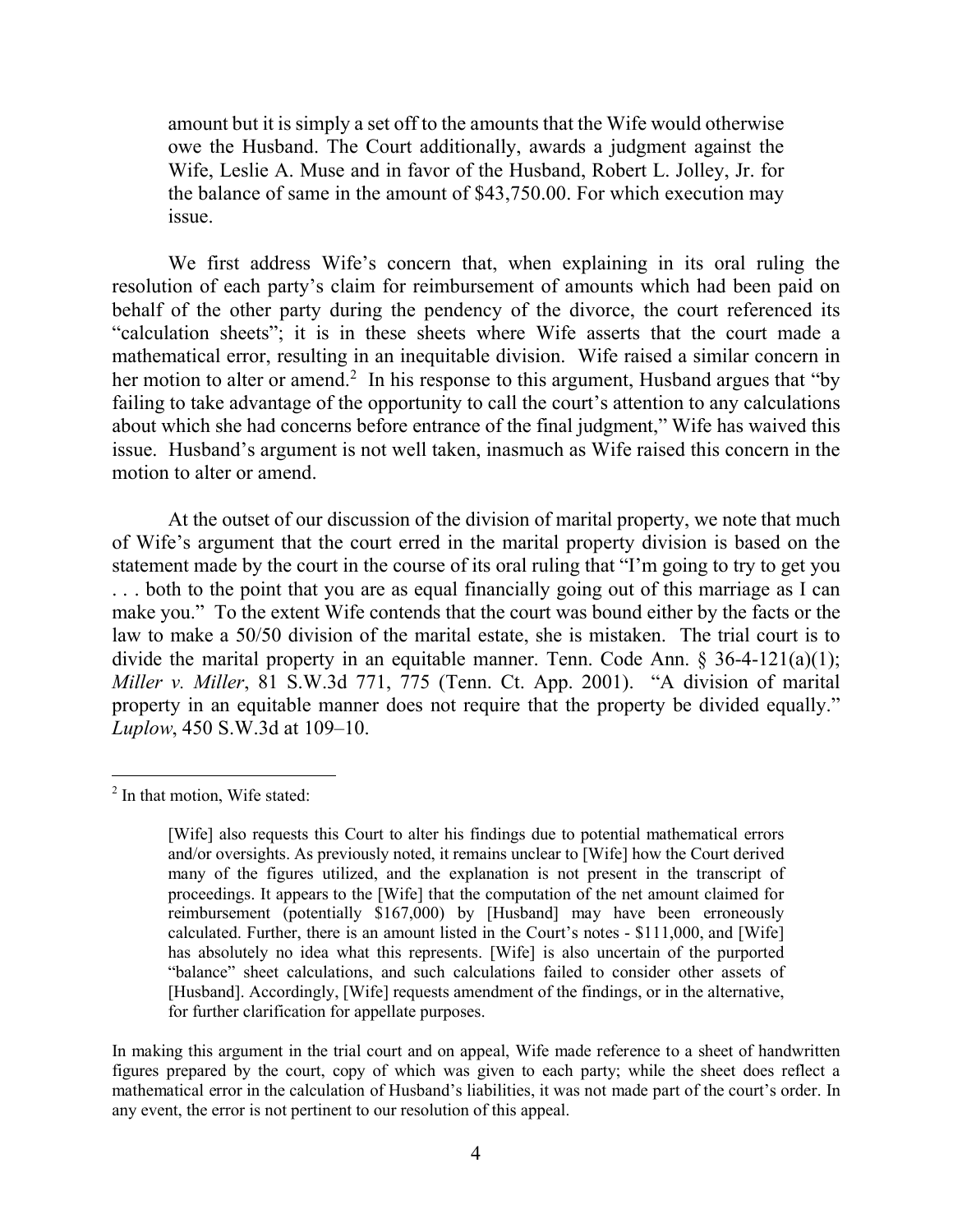The parties agreed to a division of their household and office furnishings.<sup>3</sup> With respect to the remaining assets and debts, the court awarded Husband the marital home, which the court valued at \$510,000, and a vehicle, valued at \$8,000. Husband was given the mortgage and home equity line of credit, totaling \$410,000, a debt of \$111,000 for money the parties borrowed from his mother to pay their 2012 and 2013 income taxes, and debt of \$76,500 arising from various credit cards and a line of credit. In sum, Husband received \$518,000 in marital assets and debts totaling \$597,500. The court awarded Wife a \$6,000 vehicle and the remaining funds in her Vanguard account. <sup>4</sup> The court also allocated to Wife \$76,500 in debts arising from various credit cards and a line of credit.

We have given careful consideration to Wife's argument regarding the division of property, in which she posits that the \$43,750 judgment granted Husband against her was the court's attempt to settle the difference in the division of the marital property and debts so that a 50-50 division was achieved. The figures in Paragraph 20 of the final decree make clear that the court arrived at the \$43,750 figure when reconciling amounts spent by the parties during the pendency of the divorce. The oral ruling and the final decree show that the court took Wife's share of the mortgage, HELOC, school tuition, and utilities, which had been paid by Husband during the pendency of the divorce and which totaled \$112,700.00, and reduced that amount by \$68,950.00, which was the amount Wife sought from Husband for his portion of the children's medical expenses that she had paid during the same time period; the balance was \$43,750, for which the court award husband a judgment. The trial court characterized the \$68,950.00 reduction as a "set off" and alimony *in solido* to Wife.

In its oral ruling and the final decree, the trial court adequately explained its classification, valuation, and division of the marital estate. Wife does not cite to evidence in the record that preponderates against any of the trial court's findings and does not argue that the trial court's division was the result of an error of law or a misapplication of statutory requirements. From our review of the record, the parties were largely in agreement as to the classification, valuation, and division of most of the marital property. The court's valuation and division of the remaining assets and debts resulted in Husband receiving \$518,000 in marital assets and marital debts totaling \$597,500 while Wife received a \$6,000 vehicle, the remaining funds in her Vanguard account, and marital debts of \$76,500. As noted earlier, marital property and debts are to be divided in an equitable manner. After our review of the evidence, the court's division of the parties' assets and debts was consistent with the nature of the assets and debts and the factors at Tennessee

<sup>&</sup>lt;sup>3</sup> The parties do not reference the value of these assets in their briefs on appeal; consequently, we do not consider them in our resolution of the appeal.

<sup>&</sup>lt;sup>4</sup> The amount in the account at the time the order was entered is not apparent from the record. The trial court held Wife in contempt for her withdrawal of \$33,500 from that account during the pendency of the divorce in violation of the automatic injunction, but the order does not indicate that she was penalized for this contempt.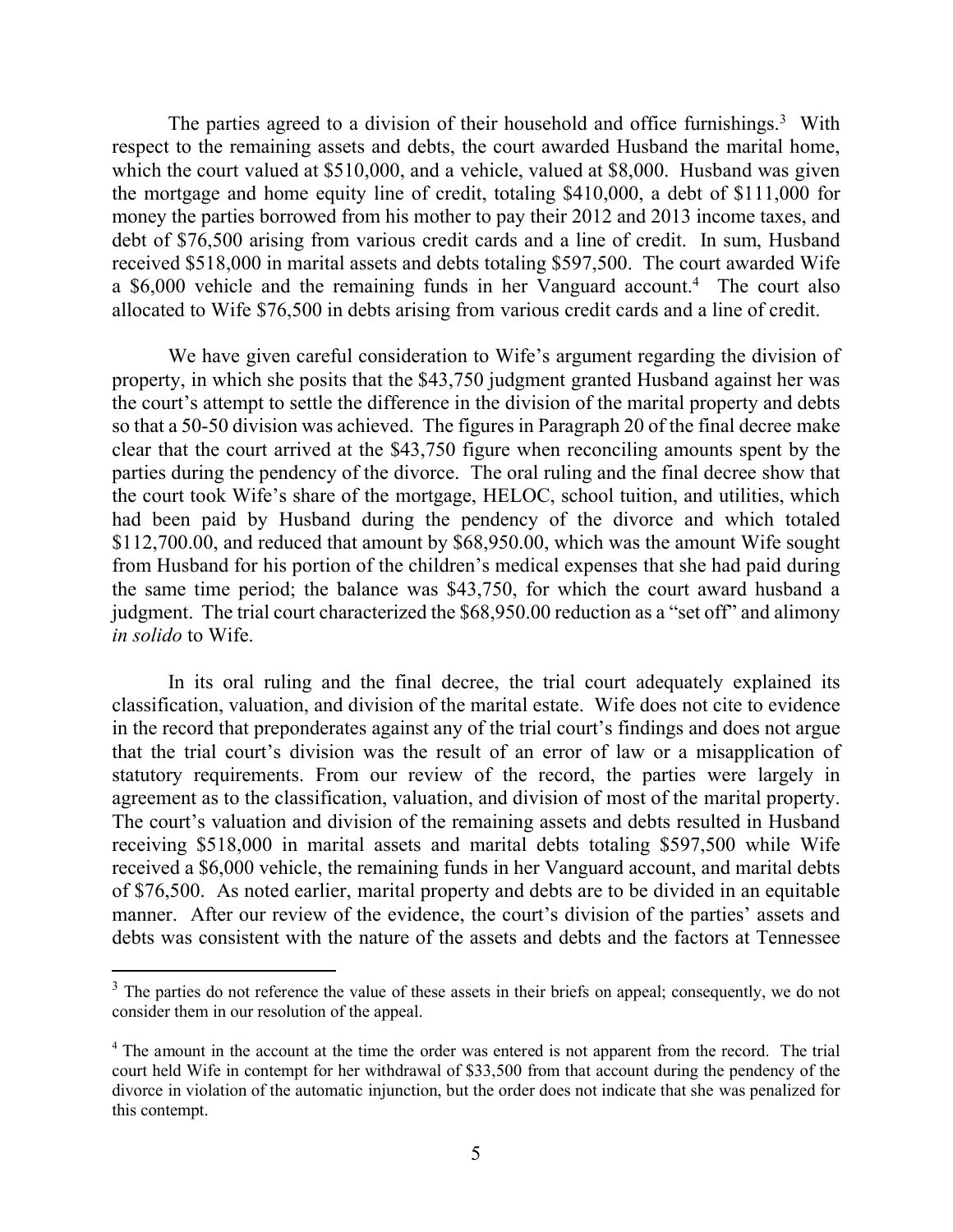Code Annotated section 36-4-121(c); we do not conclude that the division was inequitable.

#### **B. Husband's Income for Purposes of Child Support**

The trial court designated Wife as primary residential parent and set parenting time, with her receiving 266 days and Husband receiving 99. For child support purposes, the court found that Husband's monthly gross income was \$10,000 and Wife's was \$8,500, and set Husband's child support obligation at \$911 per month. Wife appeals the court's finding that Husband's income is \$10,000 per month, arguing that "there is no evidence supporting the finding."

We review the court's factual determinations in accordance with Tennessee Rule of Appellate Procedure 13(d). "Because child support decisions retain an element of discretion, we review them using the deferential 'abuse of discretion' standard." *Richardson v. Spanos,* 189 S.W.3d 720, 725 (Tenn. Ct. App. 2005).

A summary of Husband's income from 2004 to 2015, prepared by Wife from Husband's tax returns and QuickBooks summaries, was entered at trial and reflected annual net incomes ranging from \$88,418 to \$220,620. In the course of discussing alimony and the parties' earning capacity in its oral ruling, the court found Husband's earning capacity to be "roughly equal" to Wife's and stated, "[I]f you take those same years, '05, '06, '07, and average the husband's income, it's about \$127,000," which would average to roughly \$10,600 per month. Husband's 2014 Profit and Loss Statement was also made an exhibit and reflected profits from Husband's law practice to be \$116,636.41, which would average to a monthly income of \$9,719.70. Given Husband's self-employment and the variable amount of earnings over the years, the evidence cited by Wife does not preponderate against the trial court's finding that Husband's monthly gross income was \$10,000, an amount that was within the average of his annual income for several years; the court did not abuse its discretion in so holding.

Wife also argues that Husband impermissibly "asked the trial court to 'cap' his income at \$10,000 per month, and the trial court appears to have done so." We do not find support in the record for this contention. The transcript shows that, during closing argument, Husband's attorney was engaged in a discussion regarding the child support regulations and the court, Husband's attorney, and Wife engaged in a colloquy about the child support worksheets each party had prepared. 5 The participants in the discussion

<sup>&</sup>lt;sup>5</sup> Tennessee Code Annotated 36-5-101(e)(1)(B) provides that "if the net income of the obligor exceeds ten thousand dollars (\$10,000) per month, then the custodial parent must prove, by a preponderance of the evidence, that child support in excess of the amount provided for in the child support guidelines is reasonably necessary to provide for the needs of the minor child or children of the parties." The applicable child support guideline provides:

When the presumptive child support order exceeds the amount found by multiplying a net